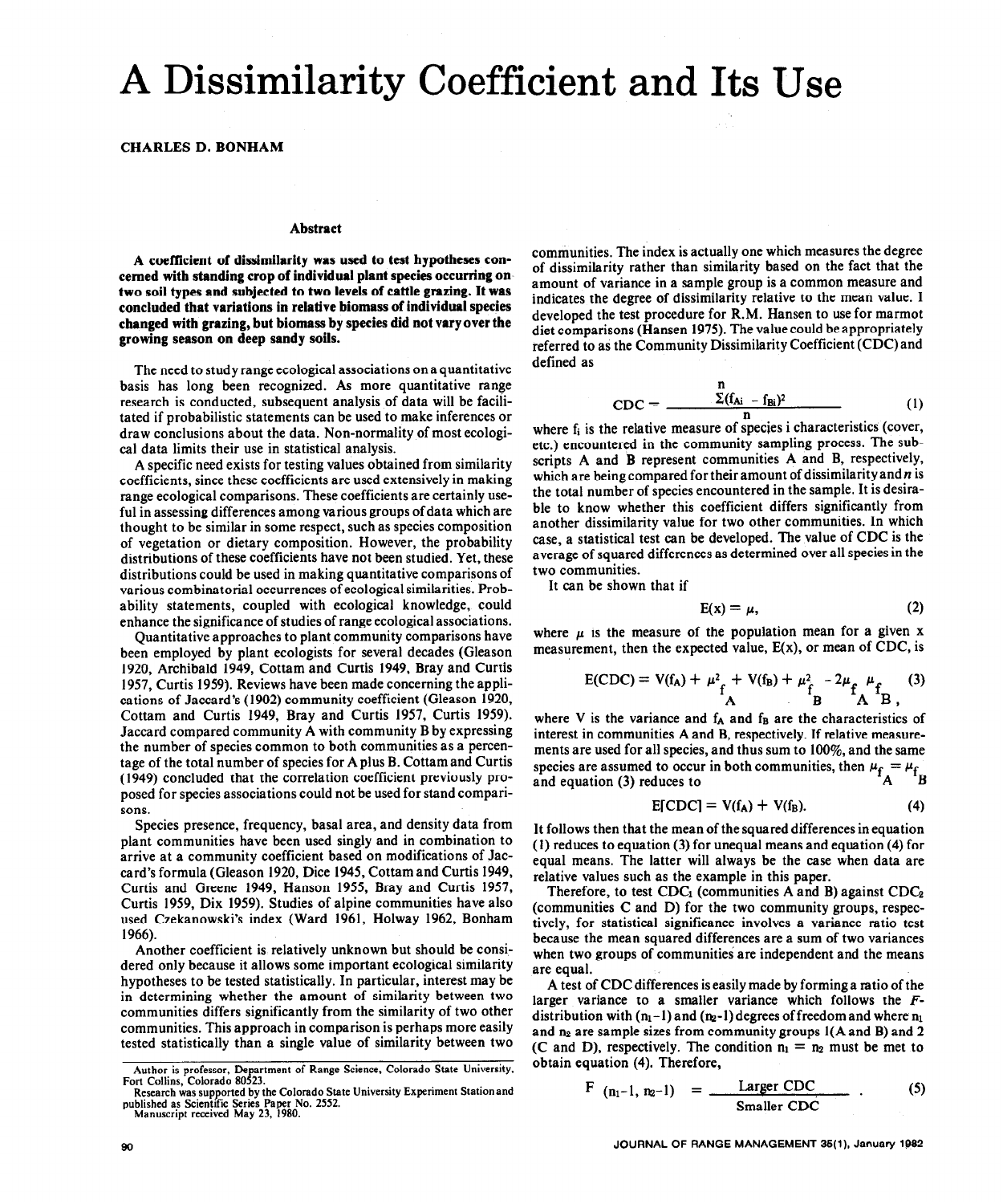Table 1. Values of the CDC calculated for herbage yields of species on two soil types, on grazed and ungrazed areas, and for two seasons of growth.

|  |      |      | 4    |      | $\bullet$ |      | 8    | Com-<br>munity | Growth<br>period | Grazing  | Soil type    |
|--|------|------|------|------|-----------|------|------|----------------|------------------|----------|--------------|
|  | .010 | .001 | .015 | .009 | .006      | .010 | .013 |                | July             | Grazed   | Deep sand    |
|  |      | .008 | .005 | .032 | .013      | .034 | .019 | 2              | July             | Ungrazed | Deep sand    |
|  |      |      | .014 | .014 | .007      | .015 | .016 |                | Sept.            | Grazed   | Deep sand    |
|  |      |      |      | .035 | .009      | .037 | .017 | 4              | Sept.            | Ungrazed | Deep sand    |
|  |      |      |      |      | .013      | .000 | .025 |                | July             | Grazed   | Sandy plains |
|  |      |      |      |      |           | .015 | .001 | o              | July             | Ungrazed | Sandy plains |
|  |      |      |      |      |           |      | .027 |                | Sept.            | Grazed   | Sandy plains |
|  |      |      |      |      |           |      | --   | 8              | Sept.            | Ungrazed | Sandy plains |

Confidence limits for an individual value of CDC are calculated using Chi-square values and

$$
P\left[\frac{\text{CDCn}}{\chi^2_{(1-\alpha),\text{n}}} < \text{CDC} < \frac{\text{CDCn}}{\chi^2_{(\alpha),\text{n}}} = 1 - \alpha. \tag{6}
$$

An estimation of the individual variance terms from equation (4) will facilitate an understanding of the testing procedure, By definition,

$$
V(f_{Ai}) = E [f_{Ai} - \mu_{Ai}]^2.
$$
 (7)

Since each  $f_{Ai}$  is an average or mean, the Central Limit Theory of statistics is useful for obtaining an estimate of the  $V(f_{Ai})$  and  $\mu_{Ai}$ . That is, means tend to be normally distributed with a mean  $\mu$  and a variance of  $\sigma^2/n$ , where  $\sigma^2$  is the variance of the observations. Since E(CDC) is a variance, E(CDC) in equation (3) can be obtained from

$$
V(f_{Ai}) = \frac{\sum (f_{Ai} - \overline{f}_{Ai})^2}{n-1} \left(\frac{1}{n}\right) , \qquad (8)
$$

where n

$$
\overline{f}_{Ai} = \frac{\sum f_{Ai}}{n}
$$
\n
$$
= \frac{100}{n}
$$
\n(9)

since  $f_{Ai}$  is a relative measure and sums to 100%. Furthermore, a rearrangement of equation (8) results in

$$
V(f_{Ai}) = \frac{\sum f_{Ai}^{2} - (\sum f_{Ai})^{2}}{n} \left(\frac{1}{n}\right)
$$
 (10)

$$
= \frac{(10,000)}{n(n-1)}
$$
 (11)

## **An Example**

I chose a data set consisting of individual species standing crop measured on two soil types (deep sand and sandy plains) with and without a history of cattle grazing and used two seasons for observations, July and September. The hypotheses of interest included (a) there are no differences **in individual species standing** crop between soil type, (b) there are no species biomass composition changes due to cattle grazing on a given soil type, and (c) there are no differences in seasonal responses of plants relative to biomass with respect to soil types and grazing.

To test any one of the several hypotheses, I used standing crop data for 40 species which occurred in at least one of the areas sampled. Some species occurred only under one condition, i.e., ungrazed deep sand area. The data were then converted to a

**JOURNAL OF RANGE MANAGEMENT 35(l). January 1982 91** 

relative percentage basis and these were used to calculate a CDC value (equation (1)) for each combination of soil type, grazed condition, and season (Table 1).

A test of differences in variation of relative species biomass for grazing between July and September and ungrazed plants on deep sand involved the ratio of community groups 1 and 3 compared to 2 and 4 (Table 1). This ratio is  $0.005/0.001 = 5.0$  which is an F value with 33 d.f. for each group. Degrees of freedom depend only on the number of species that occurred in at least one community. The tabular *F* is 1.80, which is significant at  $p = 0.05$ . The sandy plains soil type is also significantly different at  $p = 0.05$ . The latter ratio resulted from 5 and 7 compared to 6 and 8 (Table 1). Therefore, it was concluded that the variation in relative biomass of individual species did change with grazing. Ecological implications were not assessed for this paper.

A test of differences in variation caused by grazing vegetation on the soil types involved the ratio of community groups 2 and 4 compared to 6 and 8 (Table 1). This ratio was significant at  $p =$ 0.05. Thus, variability was different for the two soil types when ungrazed because the deep sand had a larger variation in species relative biomass. The grazed areas likewise differed by soil type and the difference occurred since species biomass varied between July and September in sandy plains soil.

Does variability in plant species biomass differ from grazing vegetation of deep sandy soils from July to September? This question is answered by the ratio of 3,4 over 1,2 from Table 1.  $F =$  $0.14/0.010 = 1.4$ , which is not significant at  $p = 0.05$ . Therefore, species biomass does not vary over the season as a result of grazing vegetation of deep sandy soils.

Any two communities can be compared by splitting each community into halves with regard to sampling, calculating the variance (CDC) for each community and comparing this variance (CDC) to another community variance (CDC) of interest. Recall that the CDC is calculated by differences on a specie-by-specie basis (equation (1)). Temporal comparisons can be made for a single community by partitioning the community into two parts and observing the measured characteristics over two or more time periods.

The proposed coefficient which measures theamount of dissimilarity existing between two groups of communities has wide applications. The approach permits testing for statistical differences as long as communities (or parts) can be paired on a basis that is ecologically meaningful, calculating a variance and testing the latter value against another variance of a pair of communities. A confidence interval which gives the range of variations expected to occur between the two communities can also be placed on the CDC of any pair-wise communities.

## **Literature Cited**

- **Archibald, E.E.A. 1949. The specific character of plant communities. II. A**  quantitative approach. J. Ecol. 37:274-288.
- **Bonbam, C.D. 1%6.** An ordination of alpine *(Deschnpsiucuespirosa* (L.) Blauv.) meadows. Ph.D. Diss., Colorado State.Univ., Fort Collins.
- Bray, **J.R., and J.T. Curtis. 1957. An ordination of the upland forest communities of southern Wisconsin. Ecol. Monogr. 27:325-349.**